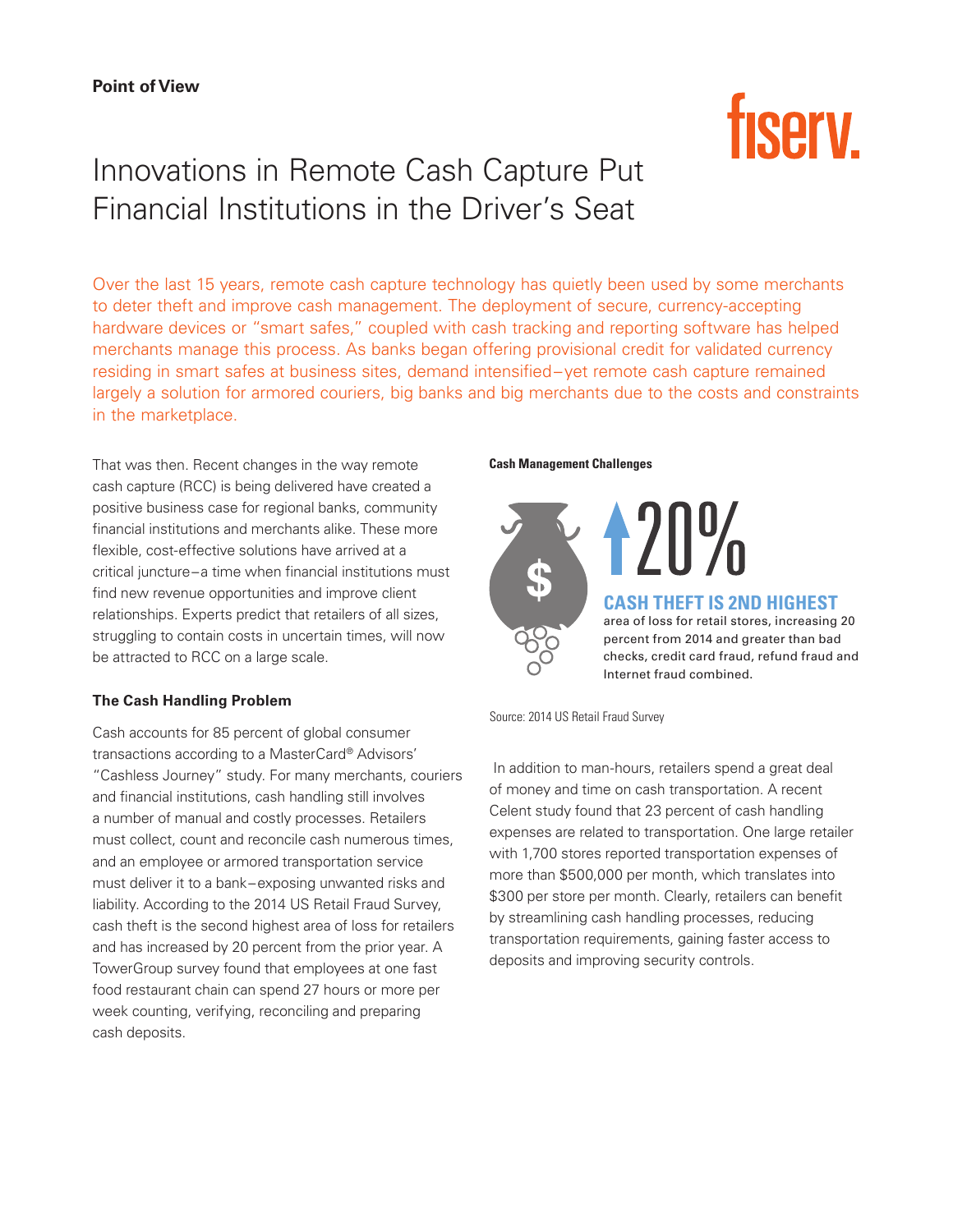#### **Many Components to the Cost of Cash**

| <b>Cost Component</b>        | <b>Factors</b>                                                                                                                                                      |  |
|------------------------------|---------------------------------------------------------------------------------------------------------------------------------------------------------------------|--|
| <b>Store-Level</b>           |                                                                                                                                                                     |  |
| Transportation               | Scales with frequency and distance.<br>Often involves mix of armored courier and store personnel time and mileage costs.                                            |  |
| Employee Time Managing Cash  | Scales with cash volume.<br>Scales with number of POS terminals.                                                                                                    |  |
| Internal Theft               | Correlates to the number of custodial changes in the cash cycle.<br>Reduced through employee accountability and reduction in cash touch points.<br>Averages nearly. |  |
| <b>Administrative Errors</b> | Bank deposit adjustment fees scale with error rate.<br>Administrative errors also cause re-work and additional cost                                                 |  |
| Liability                    | Insurance premiums linked to theft incidence and use of employees to make deposits.                                                                                 |  |
| <b>Central Treasury</b>      |                                                                                                                                                                     |  |
| <b>Reconciliation Time</b>   | Increases with the number of stores and bank relationships.                                                                                                         |  |
| <b>Bank Processing Fees</b>  | Increases with number of bank relationships.<br>Processing fees scale with volume.<br>May include accounts if multiple banks are used.                              |  |
| Interest Cost on Store Funds | Function of rate and amount of cash retained on premise.                                                                                                            |  |

Source: Celent

#### **The True Benefits of Remote Cash Capture**

To date, a number of merchants have deployed various remote cash capture or smart safe solutions, such as the depository safe. These devices not only secure the cash but validate currency deposited and are designed to make cash handling and deposit processes more

efficient. Many big box retailers have turned to advanced RCC solutions, deploying cash recycling devices to further reduce cash operations and transportation costs. Based on information from Celent, the table below outlines different solution options, prices, benefits and targeted retail segments.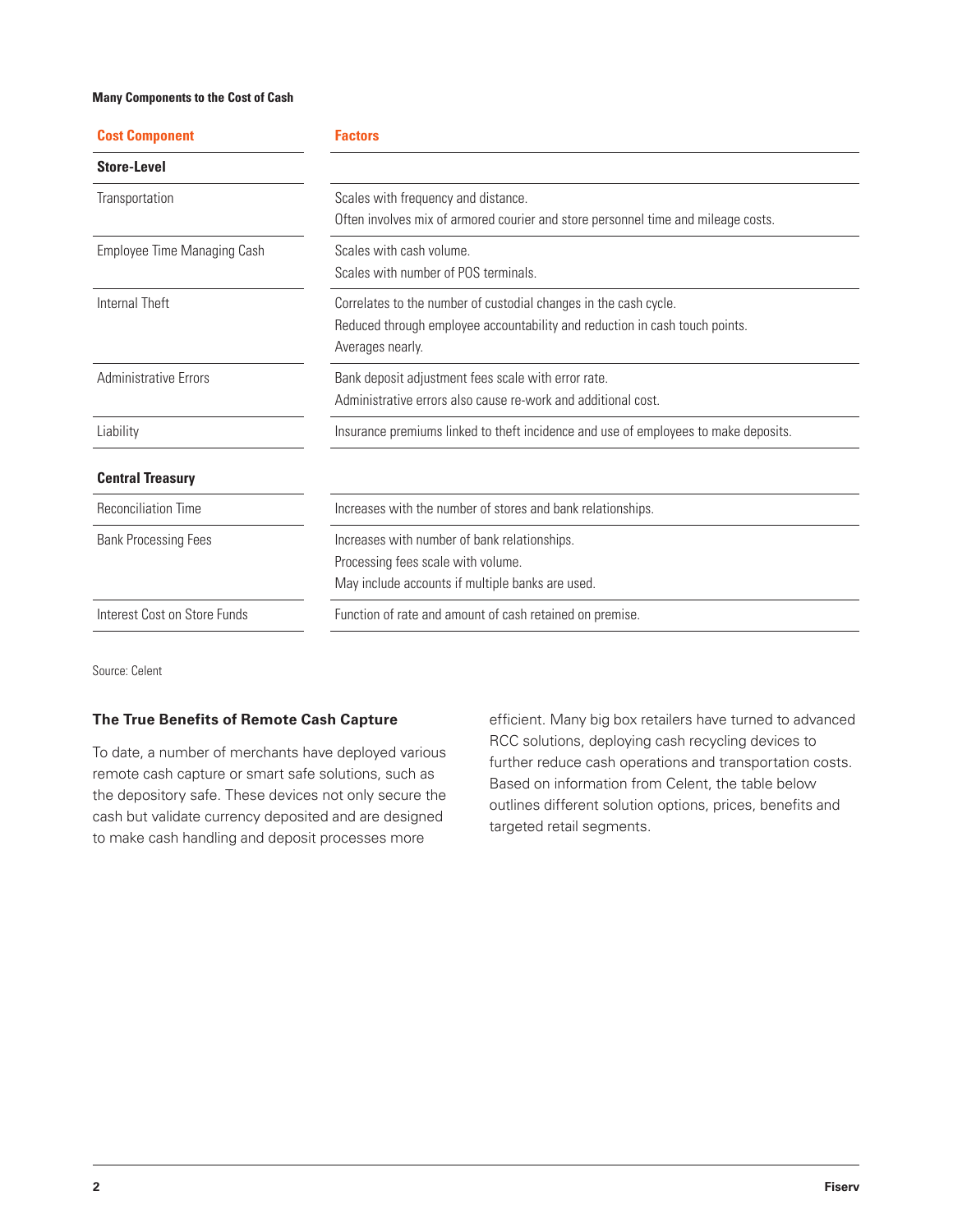#### **Cash Automation Solutions Are Segment Specific**

| <b>Solution</b>         | <b>Price Range</b> | <b>Benefits</b>                            | <b>Target Segments</b>            |
|-------------------------|--------------------|--------------------------------------------|-----------------------------------|
| Drop Safes              | Less Than \$1,000  | Cash security.                             | Single POS:<br>CSRs.<br>C Stores. |
| <b>Depository Safes</b> | $$10k - 40k$       | Cash security.                             | A few POS:                        |
|                         |                    | Reduced deposit preparation and transport. | QSRs.                             |
|                         |                    | Reduced in-store handling.                 | C Stores.                         |
|                         |                    | Reduced bank fees.                         | Movie theaters.                   |
|                         |                    |                                            | Healthcare providers.             |
|                         |                    |                                            | Liquor stores.                    |
|                         |                    |                                            | Specialty retail.                 |
| <b>Recycling Safes</b>  | Over \$100k        | Cash security.                             | Many POS:                         |
|                         |                    | Reduced deposit preparation and transport. | Large grocery.                    |
|                         |                    | Further reduced in-store handling.         | Big box.                          |
|                         |                    | Reduced bank fees.                         | Department stores.                |
|                         |                    | Reduced cash on hand.                      | Full-service hotels.              |

Source: Celent

There are four basic steps to understanding how smart safes work and benefit retailers:

• Secure, in-store safes or other devices accept, validate and count currency with a high degree of accuracy and dependability while detecting counterfeits.

# Benefits: Improved loss prevention and reduced errors.

• Electronic transmission of detailed cash deposit information from the safe and merchant's transport provider is available on CorPoint®: Deposit Manager from Fiserv for the company's central treasury to access online.

Benefits: Streamlined control of the cash cycle, improved cash reporting from multiple stores and reconciliation.

• Smart safes enable the granting of provisional credit by the RCC provider for validated cash deposits.

Benefits: Improved cash flow, earlier recognition of revenue.

• These devices also provide cash logistics services including cash pickup, change order servicing, reporting, deposit aggregation, virtual vaulting and equipment maintenance.

Benefits: Reduced costs and risk through outsourcing. Theoretically, these services should also reduce the number of cash deliveries with their associated costs and risk.



**How Smart Safes Work**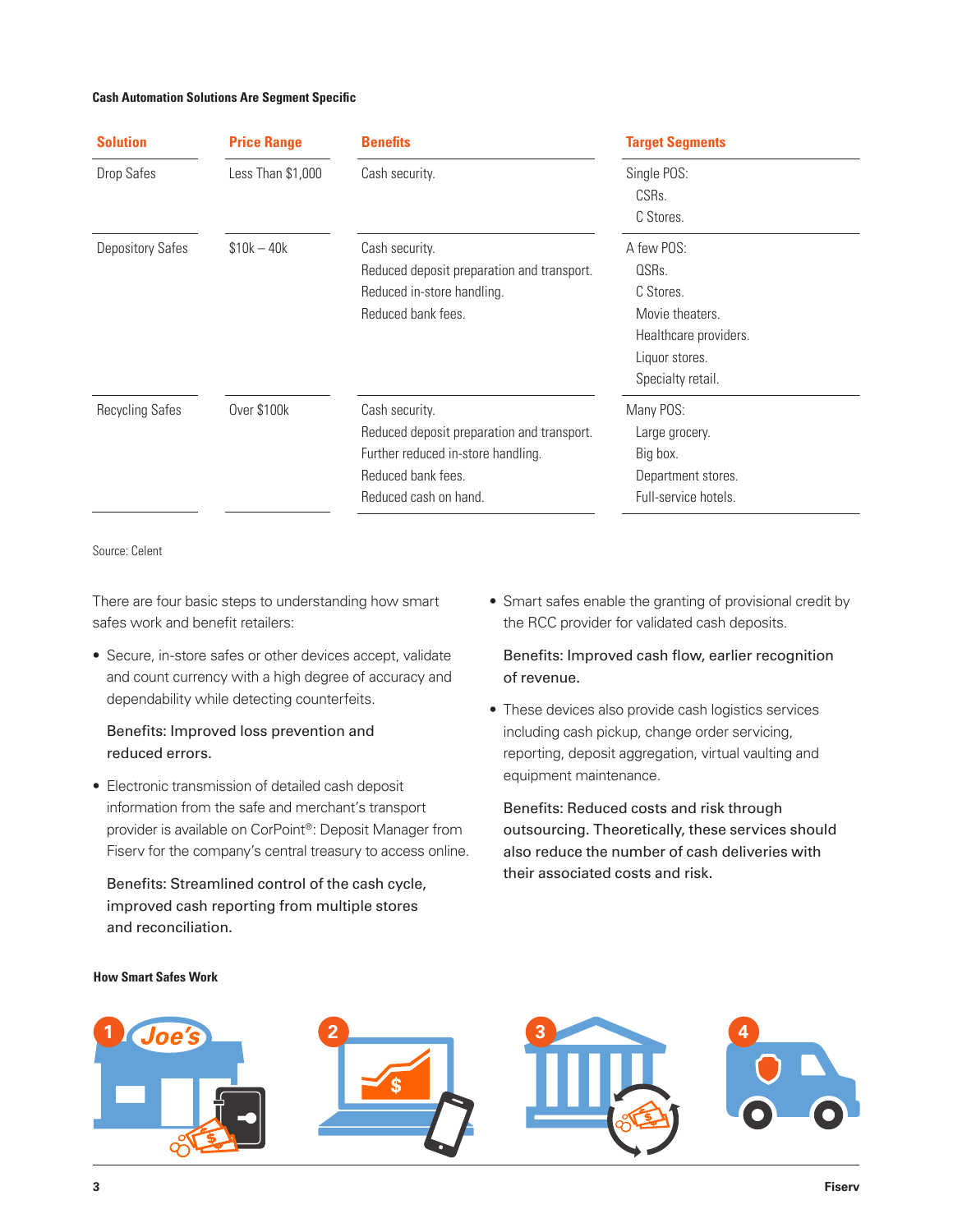#### **Slower Than Predicted Adoption**

Despite these clear advantages, the types of RCC solutions offered by armored couriers and financial institutions in the past have not been widely adopted. Each armored courier's solution has been proprietary and limited to a proprietary hardware solution. Financial institutions interested in offering RCC have therefore had to invest in systems integration and testing efforts for each merchant, and have been unable to support merchants' legacy hardware. In order to offer RCC to multiple merchants, financial institutions have either had to standardize their offering on a single type of hardware and transportation provider–or invest in technology compatible with multiple armored couriers.

With such prohibitive upfront costs, only a few dozen large banks and only the largest armored couriers have offered RCC. Retailers, meanwhile, have had little control over hardware, software and vendor selection. To date, successes in RCC have been centered on a singular hardware solution, proprietary software, exclusive relationships and focused on midmarket, regional retailers. The armored carriers have been first to market with early versions of RCC and the banks have been testing and launching the concept either independently or in conjunction with an armored carrier.

## **What Factors Are Inhibiting RCC Expansion?**

Early successes seem to be limited to the retail midmarket. What has inhibited expansion to the "big box" retailer, the major national chains, and the multi-banked market?

• Too "Hardware-Centric"–By depending on tied hardware components, many of which are not suitable to the largest retail stores with centralized money rooms, the "big box" segment has not seen the opportunity. Heavy investments in cash processing facilities represent a sunk cost and an obstacle to hardware replacement. Some RCC vendors are unable or unwilling to integrate legacy hardware into their RCC solution.

- Disparate Solutions and Decentralized Data– National chains have multiple armored carrier relationships and having to acquire an RCC solution from each vendor requires retailers to train employees on multiple systems. The benefits of having a single data source to facilitate reconciliation and reporting at the corporate treasury level are lost. These chains require an integrated data and central reporting model to maximize the benefits of RCC at the corporate level.
- Lack of Integration and Flexibility–The multibanked retailer has similar constraints with multiple, non-integrated solutions, lacking data aggregation and require repetitive investment in RCC–an obstacle to the overall business case for the retailer and the bank.

#### **With New Solutions, Adoption Speeds Up**

Fortunately, recent innovations have removed the barriers to widespread adoption of RCC. New offerings that are hardware and vendor agnostic are allowing banks and retailers to choose their smart-safe devices and service vendors based on the needs of each retail location, regardless of geographical footprint.

For example, the new solutions allow merchants to select a smart safe device with the capabilities and price that meets their needs and budget–rather than being forced to accept a standard offering. Similarly, the software supports any cash deposit device to allow merchants to order cash and track deposits via a bank-branded Web portal. This delivers centralized cash supply chain management to both financial institutions and merchants.

New options are bringing opportunities for banks and retailers:

- Retailers and merchants of all sizes can make a positive business case for RCC; regional, community banks and credit unions can now competitively offer a bank-branded RCC solution to small, mid-sized or large businesses.
- The barrier to entry for regional armored couriers is significantly lowered, improving choices, service levels and prices. All armored carriers can benefit from offering a multi-vendor solution.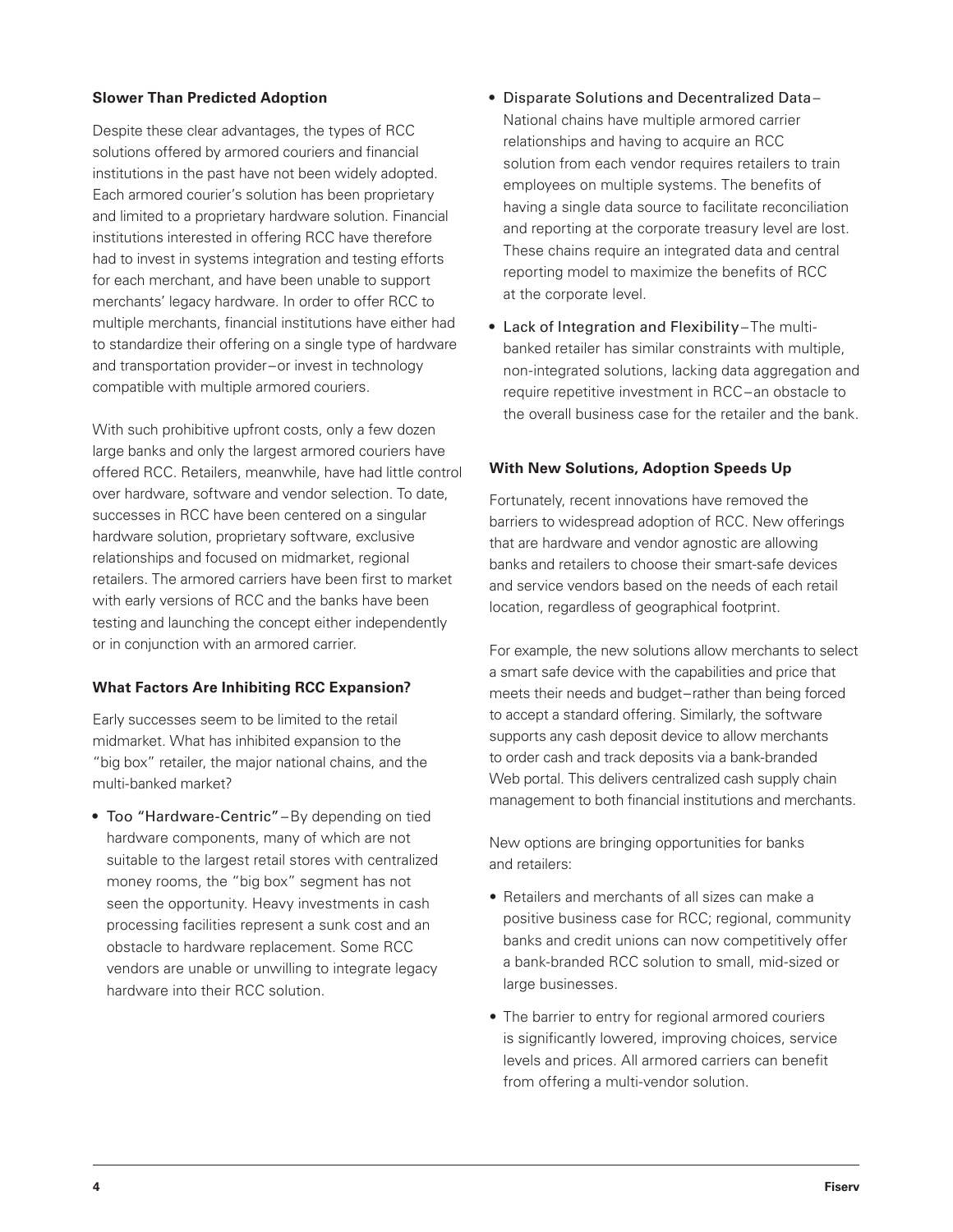- Adoption of an integrated data model and RCC program supporting multiple vendor relationships provides greater flexibility and choice for retailers.
- Financial institutions will also be able to offer merchants a single banking relationship, regardless of where store locations exist, because the physical transportation of cash is no longer as time sensitive as it once was. This opens the door for regional banks, community banks and credit unions to compete head-on with larger institutions in a burgeoning industry–an exciting proposition indeed.

Now, retailers, armored carriers and banks can think of RCC as a "deposit switch"–a universal solution that is scalable across multi-vendor supply chains. An independent, Web-based software solution is the next step in RCC.

#### **The Road Ahead**

The importance of the new, more flexible RCC solutions cannot be understated. In its latest market update, Celent predicted the number of installed safes growing at 16 percent compound annual growth rate over the next couple of years and bank participation to more than double through 2015. While the growth numbers are impressive, the United States is only scratching the surface with only about 10 percent market penetration of the total US RCC estimated opportunity of one million safes. Once a technology that solved cash supply chain management problems for a select few, RCC has truly come of age, providing a cost efficient, "one size fits all' solution that does not tie retailers and banks to a particular manufacturer, armored courier or cash processor. Through an agnostic approach, the new offerings are able to deliver cost savings, security benefits and greater cash management control to businesses.

Meanwhile, the road to RCC has been widened, giving regional, community banks and credit unions a high performance vehicle for gaining a lucrative new revenue stream, expanding their geographic footprints, and attracting a more diverse, more loyal merchant base.

#### About the Author

Louis Layton joined Fiserv in 1999 and is responsible for managing the product strategy for Cash & Logistic software products. During his tenure, Louis has managed software installations, new product development, process redesigns, system re-engineering and conversions for tier one global financial institutions. Louis brings a wealth of knowledge and a unique global perspective of the cash supply chain, having effectively managed programs in more than a dozen countries. Prior to joining Fiserv, Louis worked at JP Morgan Chase within its Cash Vault Operations and in Credit Risk at Bank of America. Louis earned his Bachelor's degree in Finance from Texas Christian University and his Masters of Business Administration degree from the University of Dallas.

#### **Connect With Us**

For more information, call 800-872-7882, email getsolutions@fiserv.com or visit www.fiserv.com.